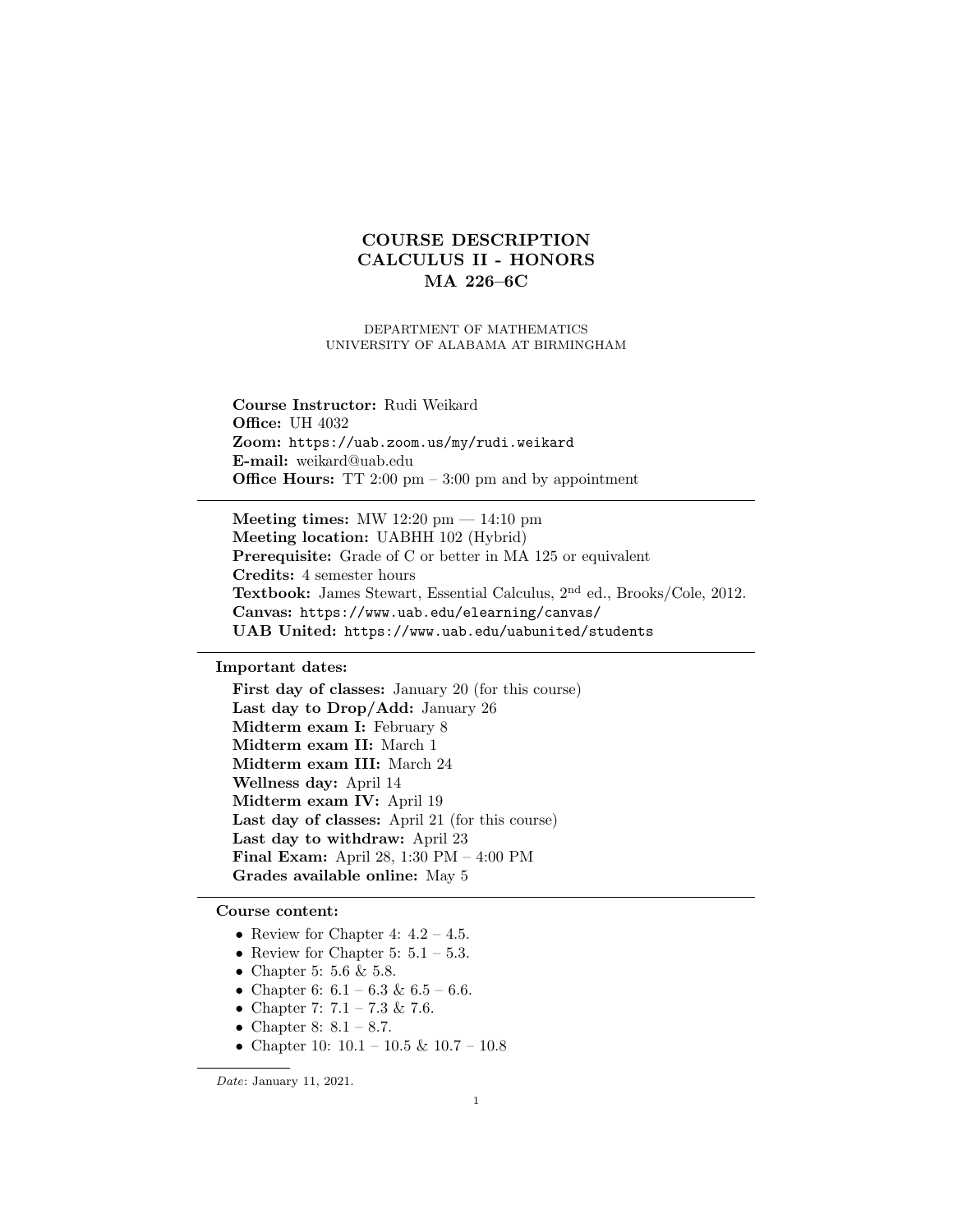2 DEPARTMENT OF MATHEMATICS UNIVERSITY OF ALABAMA AT BIRMINGHAM

#### Aims of the course:

The course aims for students to attain conceptual understanding and procedural fluency with regard to the Calculus of Differentiation and Integration. Conceptual understanding is demonstrated by the ability to explain in detail the solutions of assigned problems. Procedural fluency is demonstrated by exercising routine tasks in an assured and timely fashion. The course also emphasizes critical thinking and communication skills, both written and verbal.

#### Methods of teaching and learning:

- 26 class meetings of 110 minutes with presentations by the instructor as well as by students.
- A significant time commitment (certainly more than class time) is to be expected.
- Working in groups is encouraged but not required.
- Students may seek outside help (books, internet, class mates) as they see fit as long as any help is acknowledged.

#### How this class works

Tell me and I forget, teach me and I may remember, involve me and I learn. (Chinese proverb)

The best way to learn mathematics is to do mathematics. I am just watching my grandson learning how to walk. Frequently he will lose balance and fall only to get up again and start over. Getting up again is exactly what I hope you will do after one of your inevitable mistakes.

It is in our genes to learn walking and talking. It is also in our genes to be able to learn reading, writing, and thinking logically. Therefore I urge you to approach the tasks at hand without fear. You can do it, but you will fall once in a while (as  $d$ o I $).$ 

These are the tasks to be done for every class meeting:

- Review the recently worked problems.
- Work on several newly assigned problems; you are encouraged to collaborate.
- Write up as many solutions as you can (in a form you would be willing to share).
- Read over the assigned section(s) of the textbook.
- Make a list of questions to ask me at the beginning of the next class (very important).

During class we will typically do the following:

- With the aid of a short multiple-choice quiz I will check who read the new material (this uses the Poll Everywhere app).
- I will answer your questions and present new concepts, definitions, and theorems.
- You will present your work on previously assigned problems from the book with the help of a document camera or by sharing your screen (give credit if you received any help).
- You are encouraged to ask questions of the presenter. Problems similar to the assigned ones will appear on the exams and everyone should be sure how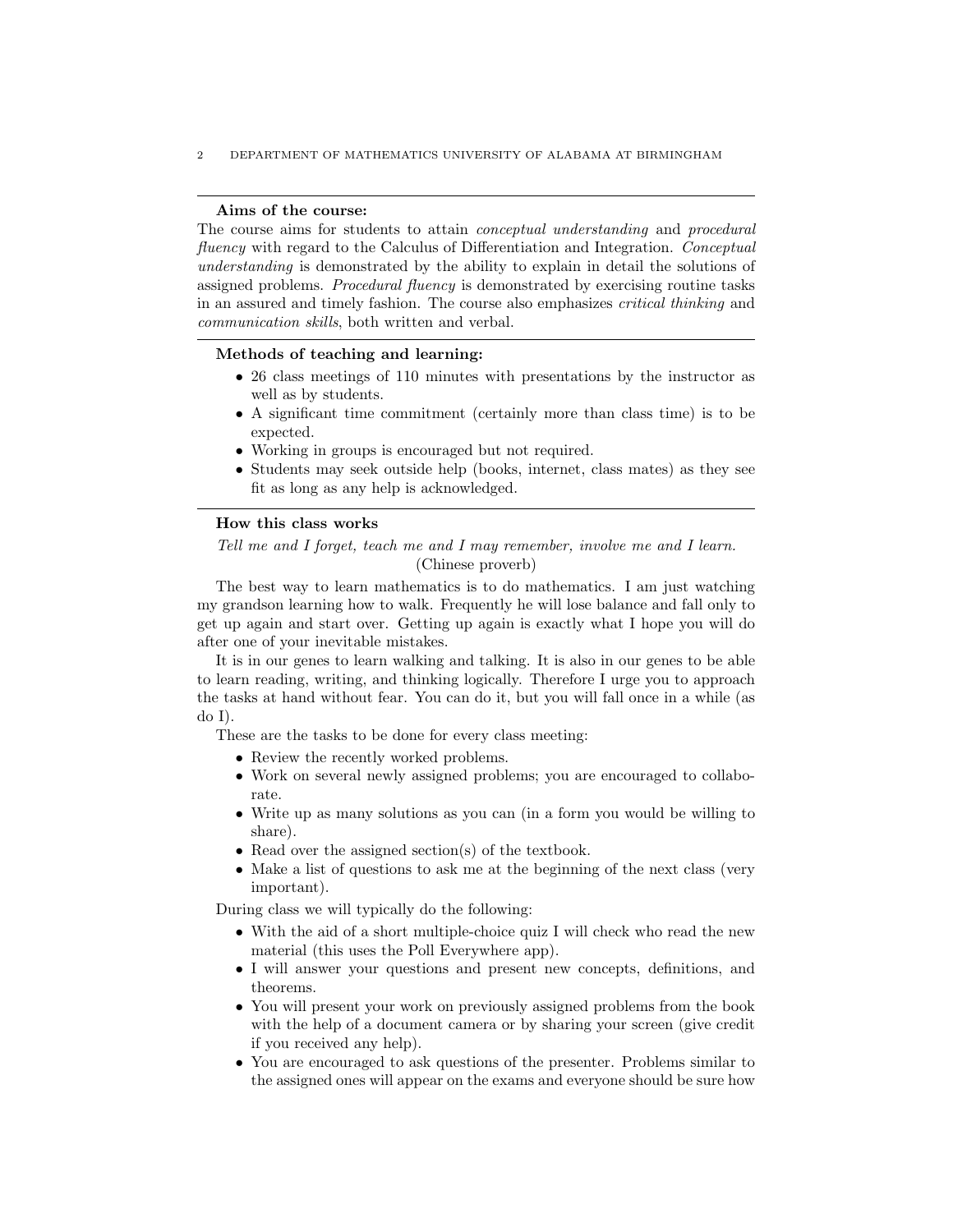to do each and everyone of them. Could you get up and do the problem now yourself? If not, you still have questions. Asking questions will be easier if you have worked on the problem beforehand.

Some rules and tips for presentations:

- I will call for volunteers every day and will pick the person with the lowest running course average to present a given problem.
	- Let me know ahead of time (by email), when you volunteer. Precedence is given to the student volunteering first.
	- A student who has not gone to the board on a given day has precedence over a student who has gone to the board that day.
	- Ties are broken by lot.
- To present a problem at the board successfully means to have written up the problem statement up and a correct solution using complete mathematical sentences, and to have answered all questions regarding the problem.
- Since you will be communicating with other students on a regular basis, here are several guidelines that will help you.
	- Most importantly, remember that the whole class is on your side and wants to see you succeed, so questions (even mine) are intended to help everyone, not to criticize you.
	- Do not be upset when you make a mistake brush it off and learn from it.
	- Do not let anything go on the board that you do not fully understand. Do not say to yourself, I will figure this out at home.
	- Acknowledge any help you had when you are at the board.
	- Be polite and respectful.
	- Let people answer when they are asked a question.
- Do not use concepts we have not defined.
- Do not try to put up a problem you have not written up but prepare arguments in advance.

Assessment procedures:

- Student achievement will be assessed by the following measures:
	- Preparation for class and attendance are crucial for your success. At some point during each class meeting a very short quiz will be given with the aid of the Poll Everywhere app. Performance on these quizzes will contributes  $9\%$  to the course average.
	- Students' presentations contribute 30% of the course average. The semester will be split in half after the second exam (15% can be earned in each half).
	- Four in class tests (50 minutes) including short questions (Part I) as well as problems requiring in-depth understanding (Part II). On the latter partial credit is awarded where appropriate. Each test contributes 9% to the course average.
	- A 150-minute comprehensive final examination including Part I and Part II type problems. The final contributes 25% to the course average.
- Your course performance is your course average (including the final exam score). This is a number between 0 and 100.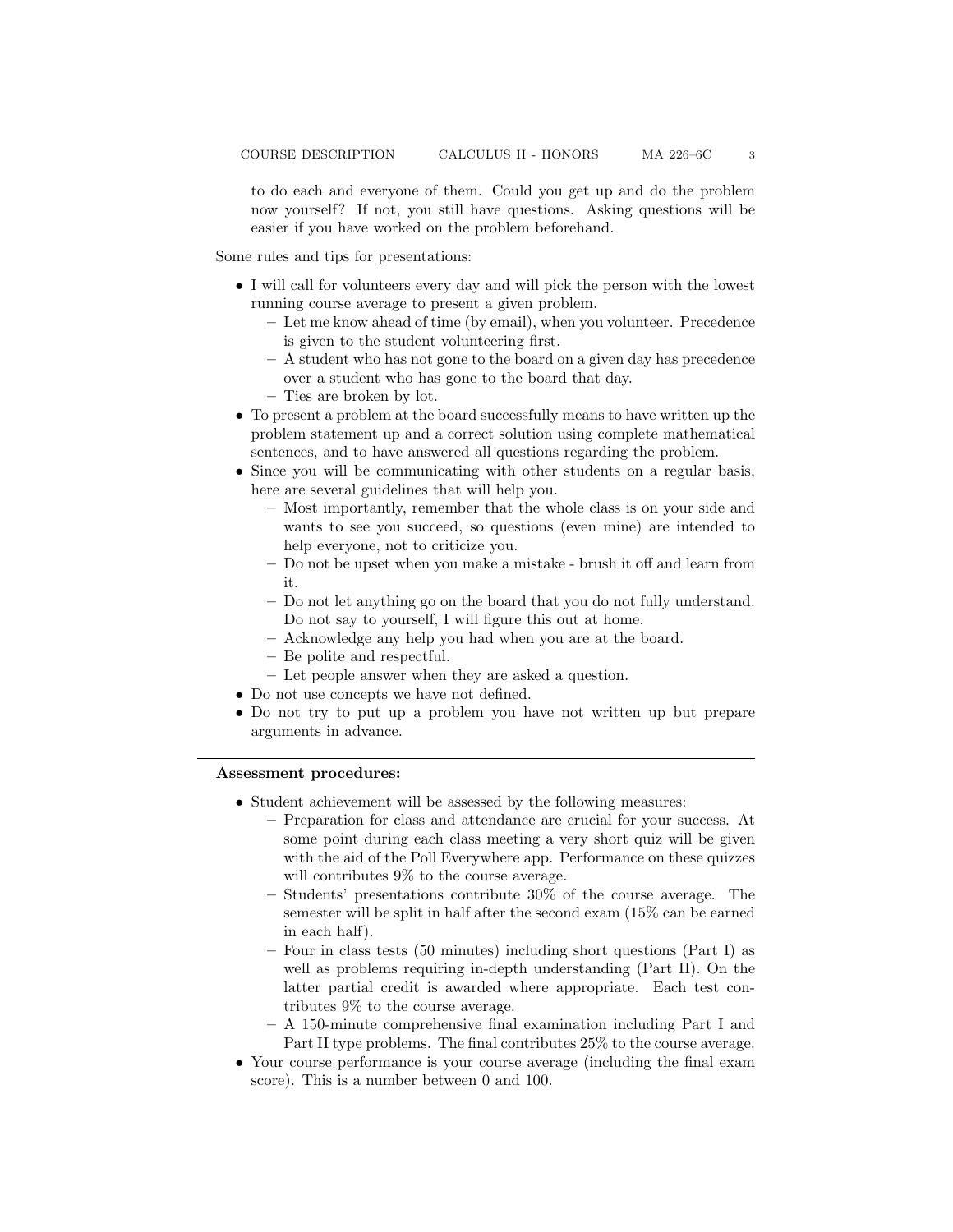- 4 DEPARTMENT OF MATHEMATICS UNIVERSITY OF ALABAMA AT BIRMINGHAM
	- Your final grade is determined according to the following table: Course performance: 88-100 75-87 62-74 50-61 below 50 Final Grade: A B C D F

#### Course policies:

- Please make sure that you are able to receive e-mails through your Blazer-ID account. Official course announcements may be sent to that address.
- If a test is missed due to a serious verifiable circumstance or official university business, the test grade will be replaced with the properly rescaled final exam score. You have to advise the instructor of such circumstances at the earliest possibility.
- No books or phones will be allowed during any of the exams.
- Calculators which do not have access to the internet will be allowed during tests.
- A  $5" \times 8"$  Quick Reference Card prepared by the student (no copies!) will also be allowed on each exam.

#### Tips:

- Help is available in the Math Learning Lab (HHB 202). For specific information on opening hours click on Math Learning Lab under the Resources tab of the department's homepage at www.uab.edu/cas/mathematics.
- Past exams given in Calculus II are also posted on our homepage. Click on Calculus Testbank under the Resources tab.
- By working steadily and regularly, you will increase your chances to succeed in this course.
- If your are contacted via the Early Alert Program, you should consider taking advantage of the services it offers. Various services to assist you are also listed at https://www.uab.edu/students/home/services.
- Remember, being a full-time student is a full-time job.
- Seek help when you need it.

### COVID-19

UAB Disability Support Services (DSS) has established a process for UAB students to request temporary adjustments based on the impact of COVID-19. The process is similar to the traditional DSS registration procedures for accommodations based on disability. However, these requests will be referred to as "COVID-19 Related Temporary Adjustments". On the DSS website http://www.uab.edu/dss, there is a section (next to the traditional DSS application process) titled "Request COVID-19 Temporary Adjustments" where students can read the process and click to complete an application.

#### Disability Support Services

UAB is committed to providing an accessible learning experience for all students. If you are a student with a disability that qualifies under the Americans with Disabilities Act (ADA) and/or Section 504 of the Rehabilitation Act, and you require accommodations, please contact Disability Support Services for information on accommodations, registration and procedures. Requests for reasonable accommodations involve an interactive process and consist of a collaborative effort among the student, DSS, faculty and staff. If you are registered with Disability Support